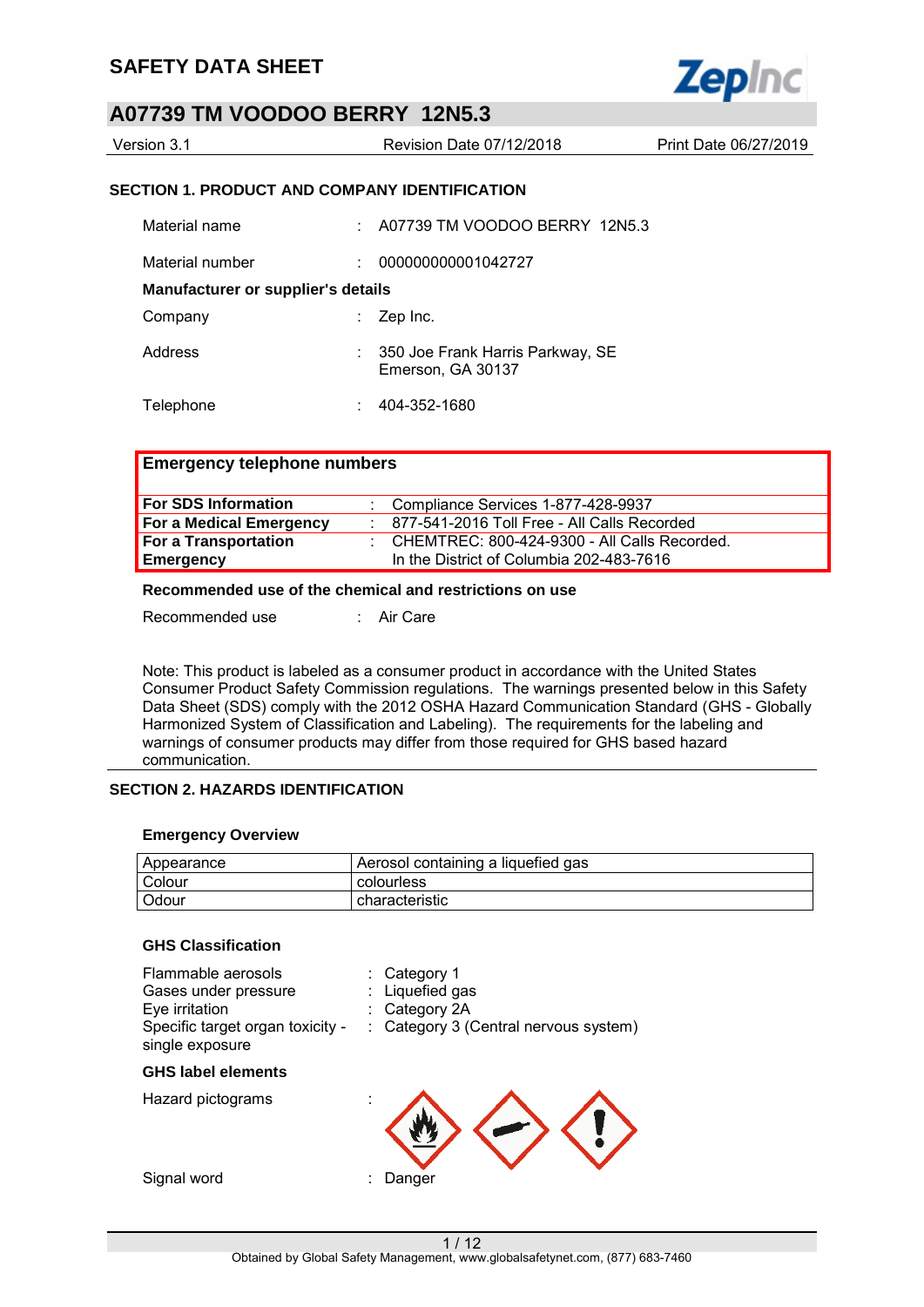

| Version 3.1              | Revision Date 07/12/2018                                                                                                                                                                                                                                                                                                                                                                                                                                                                                                                                                                                                                                                                                                                                                                                                                                                                                                                                                                                                                                                                                                                                                   | Print Date 06/27/2019 |
|--------------------------|----------------------------------------------------------------------------------------------------------------------------------------------------------------------------------------------------------------------------------------------------------------------------------------------------------------------------------------------------------------------------------------------------------------------------------------------------------------------------------------------------------------------------------------------------------------------------------------------------------------------------------------------------------------------------------------------------------------------------------------------------------------------------------------------------------------------------------------------------------------------------------------------------------------------------------------------------------------------------------------------------------------------------------------------------------------------------------------------------------------------------------------------------------------------------|-----------------------|
| <b>Hazard statements</b> | : H222 Extremely flammable aerosol.<br>H280 Contains gas under pressure; may explode if heated.<br>H319 Causes serious eye irritation.<br>H336 May cause drowsiness or dizziness.                                                                                                                                                                                                                                                                                                                                                                                                                                                                                                                                                                                                                                                                                                                                                                                                                                                                                                                                                                                          |                       |
| Precautionary statements | : Prevention:<br>P210 Keep away from heat, hot surfaces, sparks, open flames<br>and other ignition sources. No smoking.<br>P211 Do not spray on an open flame or other ignition source.<br>P251 Pressurized container: Do not pierce or burn, even after<br>use.<br>P261 Avoid breathing dust/ fume/ gas/ mist/ vapours/ spray.<br>P264 Wash skin thoroughly after handling.<br>P271 Use only outdoors or in a well-ventilated area.<br>P280 Wear eye protection/ face protection.<br><b>Response:</b><br>P304 + P340 + P312 IF INHALED: Remove person to fresh air<br>and keep comfortable for breathing. Call a POISON<br>CENTER/doctor if you feel unwell.<br>P305 + P351 + P338 IF IN EYES: Rinse cautiously with water<br>for several minutes. Remove contact lenses, if present and<br>easy to do. Continue rinsing.<br>P337 + P313 If eye irritation persists: Get medical advice/<br>attention.<br>Storage:<br>P410 + P412 Protect from sunlight. Do not expose to<br>temperatures exceeding 50 °C/ 122 °F.<br>P403 + P235 Store in a well-ventilated place. Keep cool.<br>Disposal:<br>P501 Dispose of contents/container in accordance with local<br>regulation. |                       |

## **SECTION 3. COMPOSITION/INFORMATION ON INGREDIENTS**

Substance / Mixture : Mixture

### **Hazardous components**

| I Chemical name | CAS-No. | Concentration [%]    |
|-----------------|---------|----------------------|
| l acetone.      | 67-64-1 | $\ge$ = 60 - < 80    |
| ∥propane        | 74-98-6 | $\vert$ >= 10 - < 30 |

The exact percentages of disclosed substances are withheld as trade secrets.

#### **SECTION 4. FIRST AID MEASURES**

| General advice | : Move out of dangerous area.<br>Show this safety data sheet to the doctor in attendance.<br>Do not leave the victim unattended.<br>Get medical attention. |
|----------------|------------------------------------------------------------------------------------------------------------------------------------------------------------|
| If inhaled     | : Consult a physician after significant exposure.<br>If unconscious, place in recovery position and seek medical                                           |

2 / 12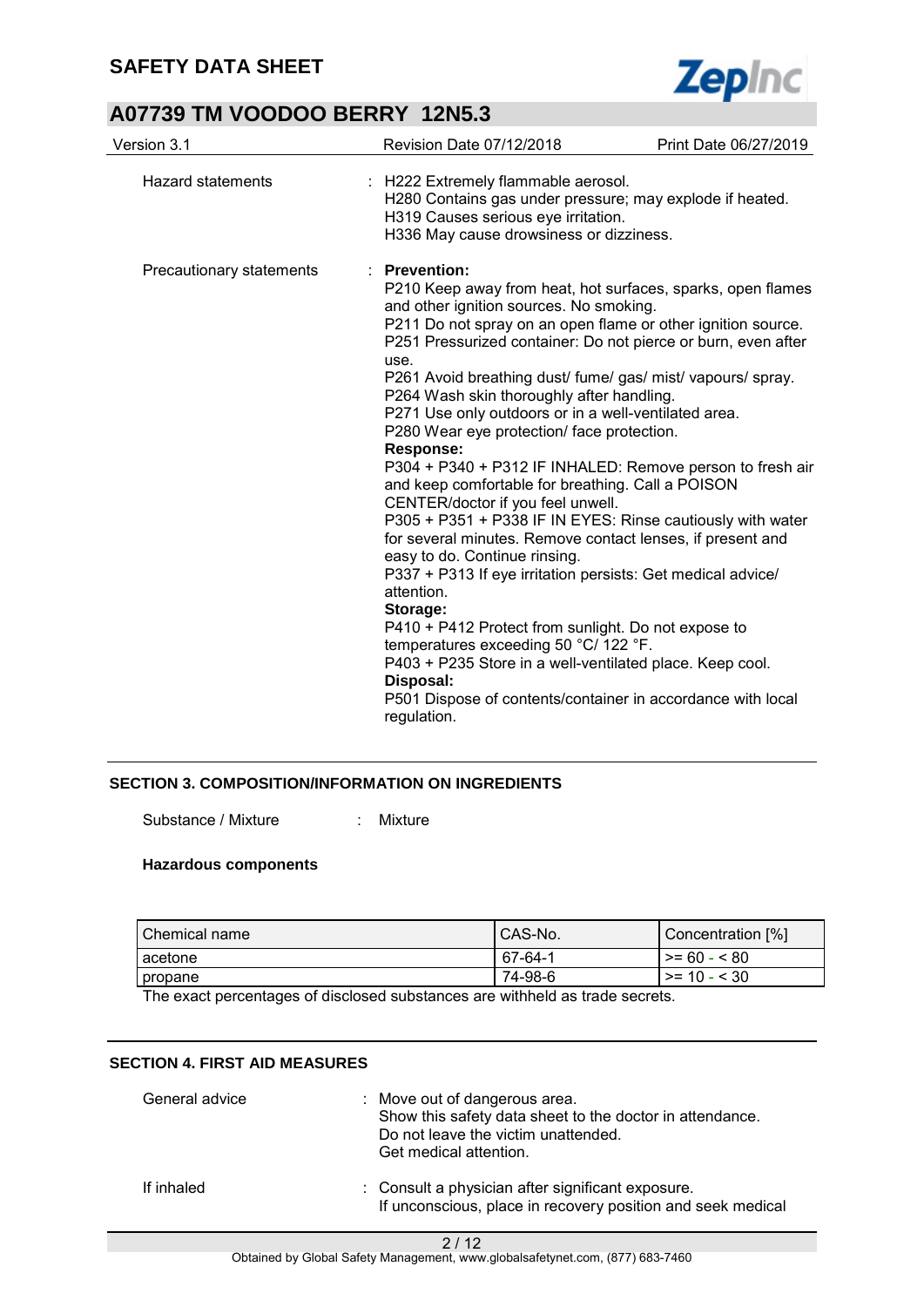

| Version 3.1                                                       | Revision Date 07/12/2018                                                                                                                                                                                                                                                                                                                                                                                                      | Print Date 06/27/2019 |
|-------------------------------------------------------------------|-------------------------------------------------------------------------------------------------------------------------------------------------------------------------------------------------------------------------------------------------------------------------------------------------------------------------------------------------------------------------------------------------------------------------------|-----------------------|
|                                                                   | advice.                                                                                                                                                                                                                                                                                                                                                                                                                       |                       |
| In case of skin contact                                           | : Remove contaminated clothing and shoes.<br>Wash contaminated clothing before reuse.<br>Wash off immediately with soap and plenty of water.<br>If skin irritation persists, call a physician.                                                                                                                                                                                                                                |                       |
| In case of eye contact                                            | : Rinse immediately with plenty of water, also under the eyelids,<br>for at least 15 minutes.<br>Remove contact lenses.<br>Protect unharmed eye.<br>Keep eye wide open while rinsing.<br>If eye irritation persists, consult a specialist.                                                                                                                                                                                    |                       |
| If swallowed                                                      | : Keep respiratory tract clear.<br>Never give anything by mouth to an unconscious person.<br>If symptoms persist, call a physician.<br>DO NOT induce vomiting unless directed to do so by a<br>physician or poison control center.                                                                                                                                                                                            |                       |
| Most important symptoms<br>and effects, both acute and<br>delayed | : Effects are dependent on exposure (dose, concentration,<br>contact time).<br>Effects are immediate and delayed.<br>Symptoms may include irritation, redness, pain, and rash.<br>Symptoms may include central nervous system depression,<br>resulting in headache, nausea and/or dizziness.<br>Causes serious eye irritation.<br>May cause drowsiness or dizziness.<br>Review section 2 of SDS to see all potential hazards. |                       |
| Notes to physician                                                | Treat symptomatically. Symptoms may be delayed.                                                                                                                                                                                                                                                                                                                                                                               |                       |

### **SECTION 5. FIREFIGHTING MEASURES**

| Suitable extinguishing media            | : Alcohol-resistant foam<br>Carbon dioxide (CO2)<br>Dry chemical                                                                                                                                                                           |
|-----------------------------------------|--------------------------------------------------------------------------------------------------------------------------------------------------------------------------------------------------------------------------------------------|
| Unsuitable extinguishing<br>media       | $:$ High volume water jet                                                                                                                                                                                                                  |
| Specific hazards during<br>firefighting | : Do not allow run-off from fire fighting to enter drains or water<br>courses.                                                                                                                                                             |
| Hazardous combustion<br>products        | $\therefore$ Carbon dioxide (CO2)<br>Carbon monoxide<br>Smoke                                                                                                                                                                              |
| Specific extinguishing<br>methods       | : Use extinguishing measures that are appropriate to local<br>circumstances and the surrounding environment.                                                                                                                               |
| Further information                     | $\therefore$ Fire residues and contaminated fire extinguishing water must<br>be disposed of in accordance with local regulations.<br>Collect contaminated fire extinguishing water separately. This<br>must not be discharged into drains. |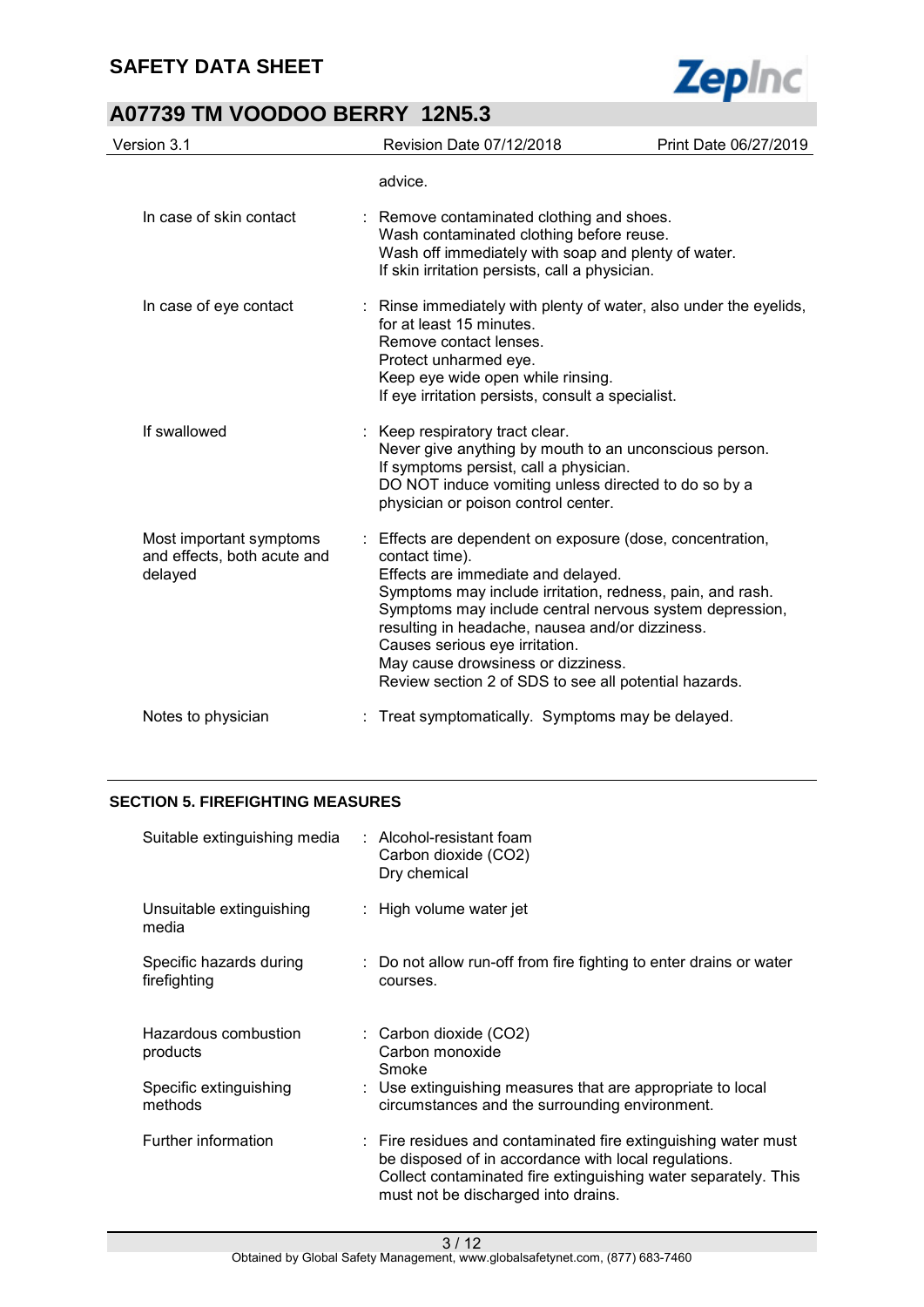

| Version 3.1                                      | Revision Date 07/12/2018                                                    | Print Date 06/27/2019 |
|--------------------------------------------------|-----------------------------------------------------------------------------|-----------------------|
|                                                  | Standard procedure for chemical fires.                                      |                       |
| Special protective equipment<br>for firefighters | : Wear self-contained breathing apparatus for firefighting if<br>necessary. |                       |

## **SECTION 6. ACCIDENTAL RELEASE MEASURES**

| Personal precautions,<br>protective equipment and<br>emergency procedures | : Use personal protective equipment.<br>Ensure adequate ventilation.<br>Remove all sources of ignition.<br>Evacuate personnel to safe areas.<br>Beware of vapours accumulating to form explosive<br>concentrations. Vapours can accumulate in low areas. |
|---------------------------------------------------------------------------|----------------------------------------------------------------------------------------------------------------------------------------------------------------------------------------------------------------------------------------------------------|
| <b>Environmental precautions</b>                                          | : Prevent product from entering drains.<br>Prevent further leakage or spillage if safe to do so.<br>If the product contaminates rivers and lakes or drains inform<br>respective authorities.                                                             |
| Methods and materials for<br>containment and cleaning up                  | : Soak up with inert absorbent material (e.g. sand, silica gel,<br>acid binder, universal binder, sawdust).<br>Sweep up or vacuum up spillage and collect in suitable<br>container for disposal.                                                         |

## **SECTION 7. HANDLING AND STORAGE**

| Advice on safe handling     | : Avoid exposure - obtain special instructions before use.<br>Avoid contact with skin and eyes.<br>For personal protection see section 8.<br>Smoking, eating and drinking should be prohibited in the<br>application area.<br>Take precautionary measures against static discharges.<br>Provide sufficient air exchange and/or exhaust in work rooms.<br>Dispose of rinse water in accordance with local and national<br>regulations.<br>IN CASE OF AEROSOL CAN RUPTURE, DEVICE<br>MALFUNCTION - Avoid breathing vapors or spray mist, as the<br>release of the contents may pose a health hazard under these<br>circumstances, especially in areas with minimal ventilation.<br>Respiratory Hazards Under Normal Use- By design, metered-<br>mist aerosol products restrict amount of aerosol released and<br>control concentration of vapor and respiratory exposure under<br>normal use. |
|-----------------------------|---------------------------------------------------------------------------------------------------------------------------------------------------------------------------------------------------------------------------------------------------------------------------------------------------------------------------------------------------------------------------------------------------------------------------------------------------------------------------------------------------------------------------------------------------------------------------------------------------------------------------------------------------------------------------------------------------------------------------------------------------------------------------------------------------------------------------------------------------------------------------------------------|
| Conditions for safe storage | : BEWARE: Aerosol is pressurized. Keep away from direct sun<br>exposure and temperatures over 50 °C. Do not open by force<br>or throw into fire even after use. Do not spray on flames or<br>red-hot objects.<br>No smoking.<br>Observe label precautions.<br>Keep in a dry, cool and well-ventilated place.<br>Electrical installations / working materials must comply with<br>the technological safety standards.                                                                                                                                                                                                                                                                                                                                                                                                                                                                        |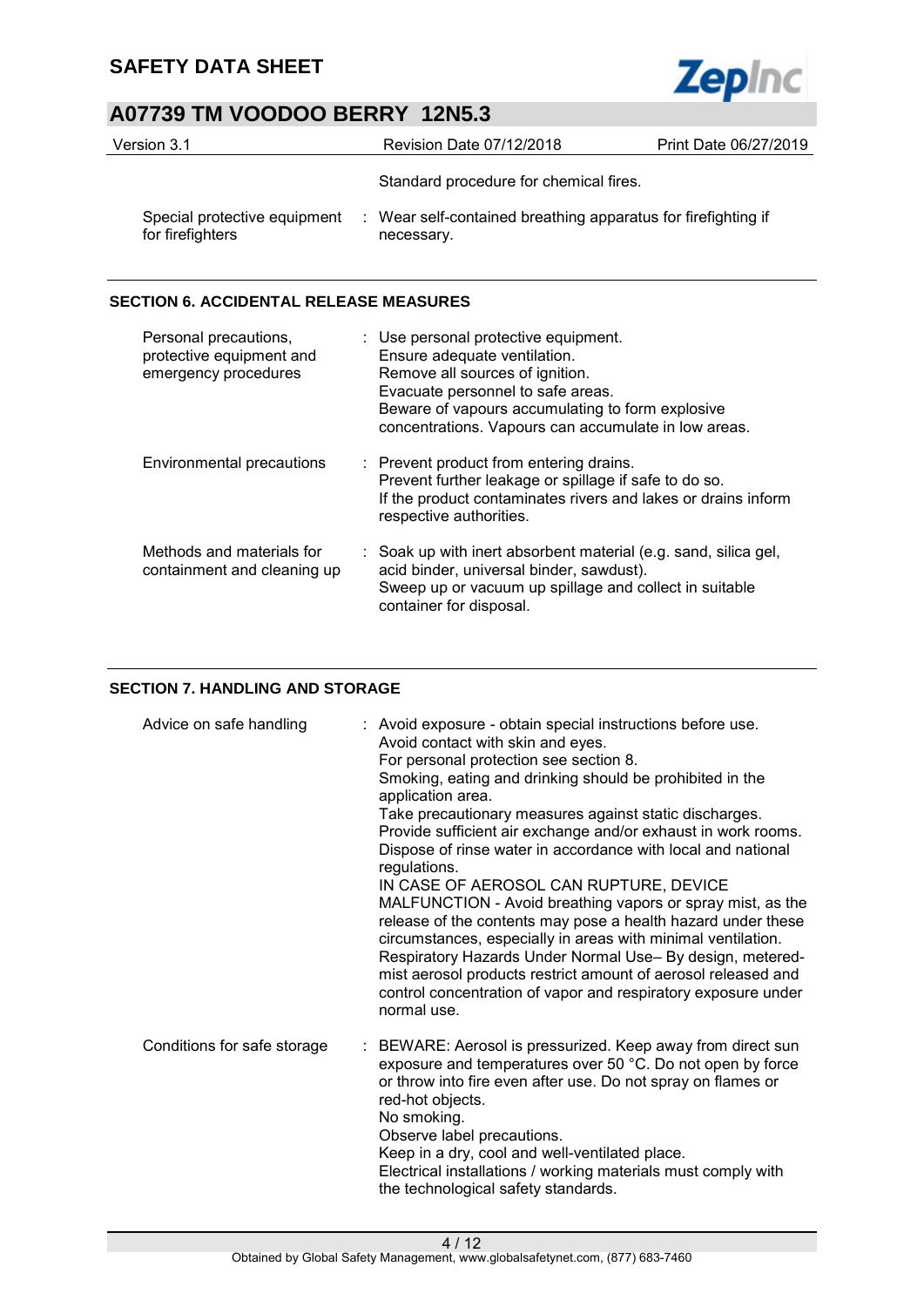

Version 3.1 Revision Date 07/12/2018 Print Date 06/27/2019

Materials to avoid : Oxidizing agents

#### **SECTION 8. EXPOSURE CONTROLS/PERSONAL PROTECTION**

#### **Components with workplace control parameters**

| Components | CAS-No. | Value type<br>(Form of<br>exposure) | Control<br>parameters /<br>Permissible<br>concentration | <b>Basis</b>     |
|------------|---------|-------------------------------------|---------------------------------------------------------|------------------|
| acetone    | 67-64-1 | <b>TWA</b>                          | 250 ppm                                                 | <b>ACGIH</b>     |
|            |         | <b>STEL</b>                         | 500 ppm                                                 | <b>ACGIH</b>     |
|            |         | <b>TWA</b>                          | 250 ppm<br>590 mg/m3                                    | <b>NIOSH REL</b> |
|            |         | <b>TWA</b>                          | 1,000 ppm<br>2,400 mg/m3                                | OSHA Z-1         |
|            |         | <b>TWA</b>                          | 750 ppm<br>1,800 mg/m3                                  | OSHA P0          |
|            |         | <b>STEL</b>                         | 1,000 ppm<br>2,400 mg/m3                                | OSHA P0          |
|            |         | <b>STEL</b>                         | 750 ppm<br>1,780 mg/m3                                  | <b>CAL PEL</b>   |
|            |         | $\mathsf{C}$                        | 3,000 ppm                                               | <b>CAL PEL</b>   |
|            |         | <b>PEL</b>                          | 500 ppm<br>1,200 mg/m3                                  | <b>CAL PEL</b>   |
| propane    | 74-98-6 | <b>TWA</b>                          | 1,000 ppm                                               | <b>ACGIH</b>     |
|            |         | <b>TWA</b>                          | 1,000 ppm<br>1,800 mg/m3                                | <b>NIOSH REL</b> |
|            |         | <b>TWA</b>                          | 1,000 ppm<br>1,800 mg/m3                                | OSHA Z-1         |
|            |         | <b>TWA</b>                          | 1,000 ppm<br>1,800 mg/m3                                | OSHA P0          |
|            |         | <b>PEL</b>                          | 1,000 ppm<br>1,800 mg/m3                                | <b>CAL PEL</b>   |

#### **Biological occupational exposure limits**

| Component   | CAS-No. | Control    | Biological | Sampling  | Permissible       | <b>Basis</b>     |
|-------------|---------|------------|------------|-----------|-------------------|------------------|
|             |         | parameters | specimen   | time      | concentration     |                  |
| 2-PROPANONE | 67-64-1 | Acetone    | Urine      | End of    | $25 \text{ mg/l}$ | <b>ACGIH BEI</b> |
|             |         |            |            | shift (As |                   |                  |
|             |         |            |            | soon as   |                   |                  |
|             |         |            |            | possible  |                   |                  |
|             |         |            |            | after     |                   |                  |
|             |         |            |            | exposure  |                   |                  |
|             |         |            |            | ceases)   |                   |                  |

**Engineering measures** : effective ventilation in all processing areas

#### **Personal protective equipment**

Respiratory protection : No personal respiratory protective equipment normally required.

Hand protection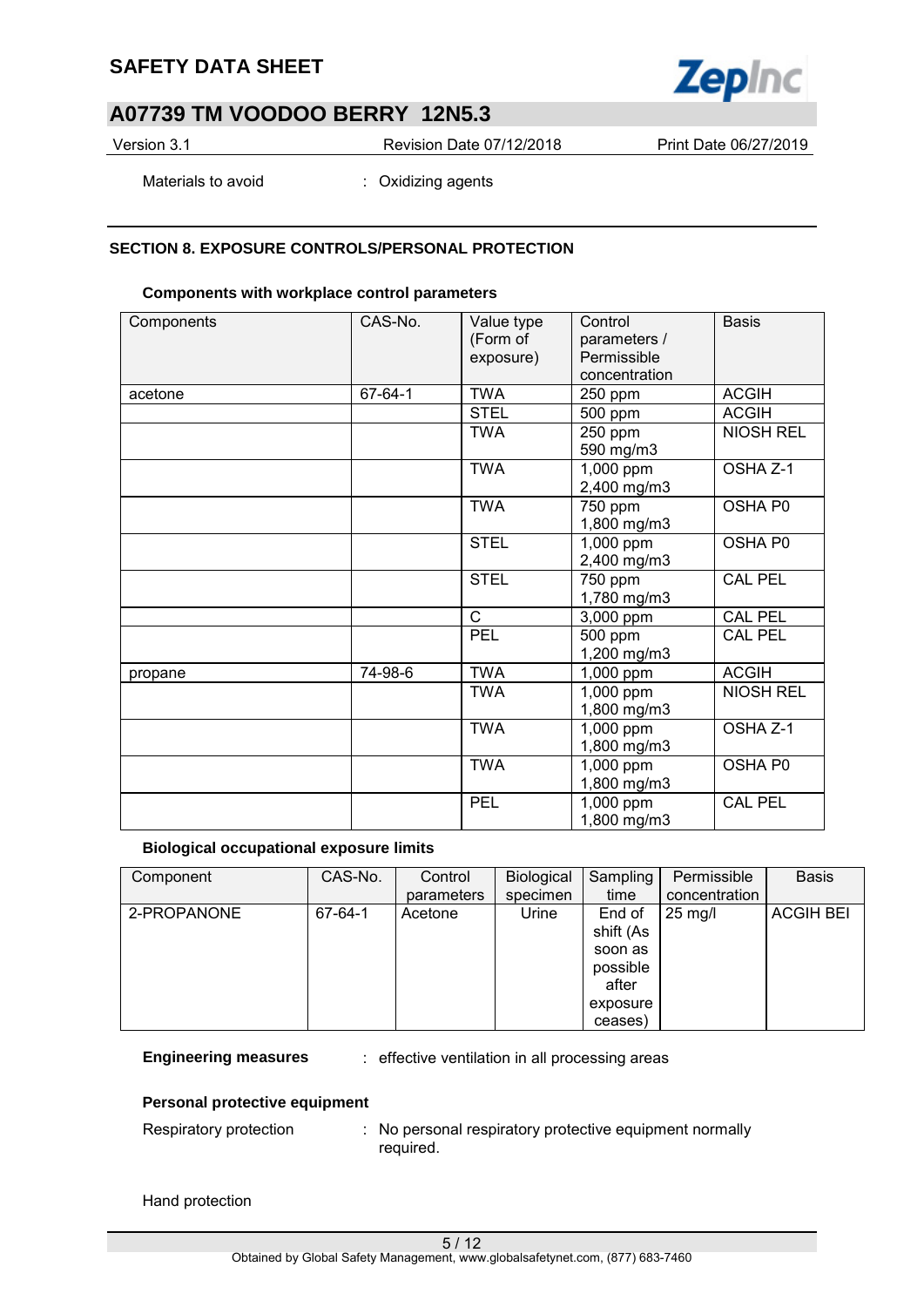

# **A07739 TM VOODOO BERRY 12N5.3**

| Version 3.1              | <b>Revision Date 07/12/2018</b>                               | Print Date 06/27/2019                                           |
|--------------------------|---------------------------------------------------------------|-----------------------------------------------------------------|
| <b>Remarks</b>           | : Skin should be washed after contact.                        |                                                                 |
| Eye protection           | eye contact with the product cannot be excluded.              | : Always wear eye protection when the potential for inadvertent |
| Skin and body protection | : No special protection is required.                          |                                                                 |
| Hygiene measures         | : When using do not eat or drink.<br>When using do not smoke. | Wash hands before breaks and at the end of workday.             |

### **SECTION 9. PHYSICAL AND CHEMICAL PROPERTIES**

| Appearance                                 |    | Aerosol containing a liquefied gas |
|--------------------------------------------|----|------------------------------------|
| Colour                                     |    | colourless                         |
| Odour                                      |    | characteristic                     |
| <b>Odour Threshold</b>                     |    | No data available                  |
| pH                                         |    | Not applicable                     |
| Melting point/freezing point               | t. | No data available                  |
| Boiling point                              | t. | No data available                  |
| Flash point                                |    |                                    |
|                                            |    | No data available                  |
| Evaporation rate                           | t  | No data available                  |
| Flammability (solid, gas)                  | t. | Extremely flammable aerosol.       |
| Upper explosion limit                      |    | No data available                  |
| Lower explosion limit                      |    | : No data available                |
| Vapour pressure                            |    | No data available                  |
| Relative vapour density                    |    | No data available                  |
| Density                                    |    | No data available                  |
| Solubility(ies)                            |    |                                    |
| Water solubility                           | t  | partly soluble                     |
| Solubility in other solvents               |    | not determined                     |
| Partition coefficient: n-<br>octanol/water |    | No data available                  |
| Auto-ignition temperature                  | ÷. | not determined                     |
| Thermal decomposition                      |    | No data available                  |
| Viscosity                                  |    |                                    |
| Viscosity, kinematic                       |    | No data available                  |
| Heat of combustion                         |    | 36.59 kJ/g                         |
|                                            |    |                                    |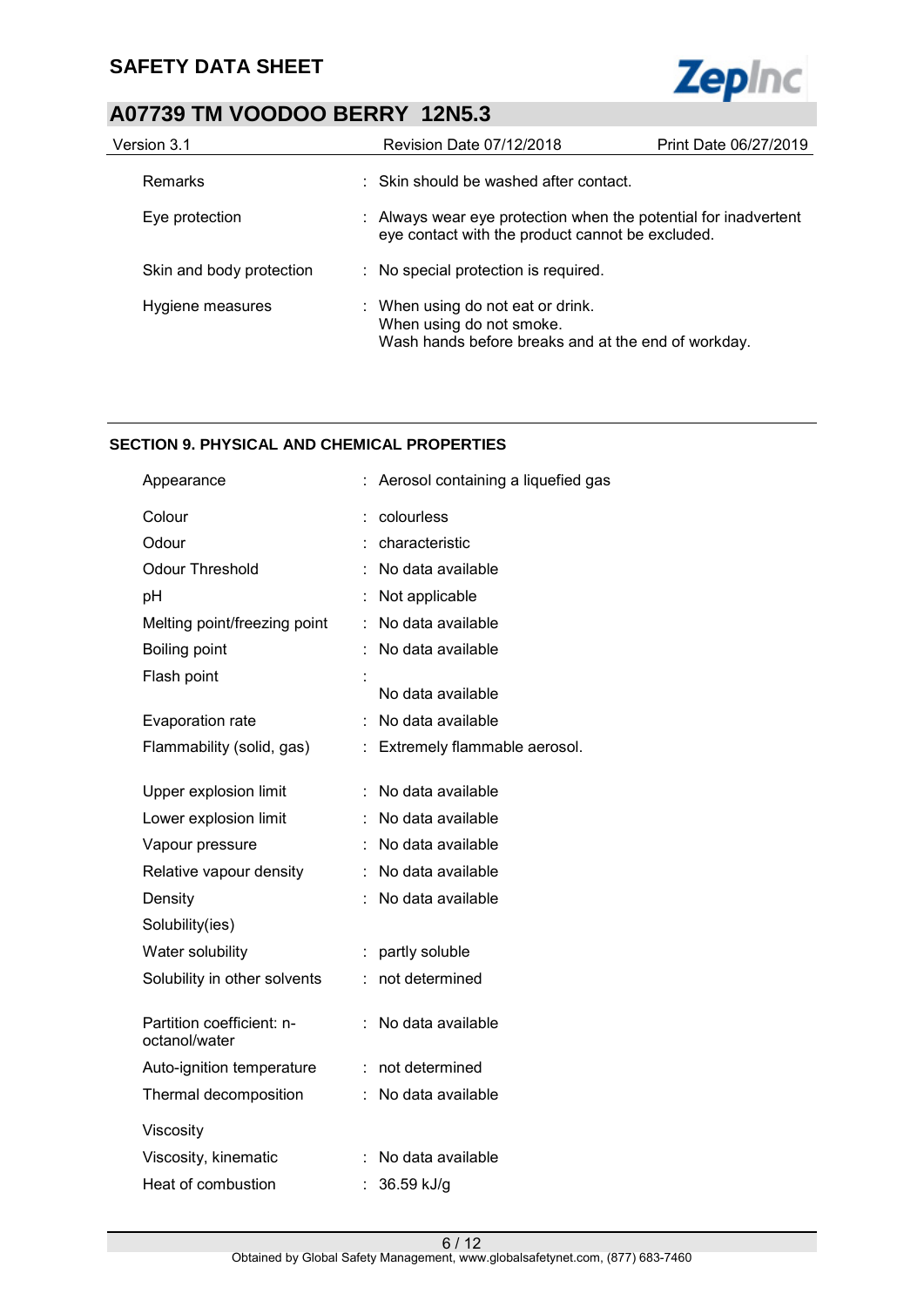

Version 3.1 Revision Date 07/12/2018 Print Date 06/27/2019

### **SECTION 10. STABILITY AND REACTIVITY**

| Reactivity                            | : Stable                                                                                              |
|---------------------------------------|-------------------------------------------------------------------------------------------------------|
| Chemical stability                    | $\pm$ Stable under normal conditions.                                                                 |
| Possibility of hazardous<br>reactions | : Vapours may form explosive mixture with air.<br>No decomposition if stored and applied as directed. |
| Conditions to avoid                   | $:$ Heat, flames and sparks.<br>Extremes of temperature and direct sunlight.                          |
| Incompatible materials                | $:$ Oxidizing agents                                                                                  |
| Hazardous decomposition<br>products   | : Carbon monoxide, carbon dioxide and unburned<br>hydrocarbons (smoke).                               |

### **SECTION 11. TOXICOLOGICAL INFORMATION**

## **Potential Health Effects**

| Aggravated Medical<br>Condition<br>Symptoms of Overexposure | : None known.<br>: Effects are dependent on exposure (dose, concentration,<br>contact time).<br>Effects are immediate and delayed.<br>Symptoms may include irritation, redness, pain, and rash.<br>Symptoms may include central nervous system depression,<br>resulting in headache, nausea and/or dizziness. |
|-------------------------------------------------------------|---------------------------------------------------------------------------------------------------------------------------------------------------------------------------------------------------------------------------------------------------------------------------------------------------------------|
| Carcinogenicity:                                            |                                                                                                                                                                                                                                                                                                               |
| <b>IARC</b>                                                 | No component of this product present at levels greater than or<br>equal to 0.1% is identified as probable, possible or confirmed<br>human carcinogen by IARC.                                                                                                                                                 |
| <b>ACGIH</b>                                                | No component of this product present at levels greater than or<br>equal to 0.1% is identified as a carcinogen or potential<br>carcinogen by ACGIH.                                                                                                                                                            |
| <b>OSHA</b>                                                 | No component of this product present at levels greater than or<br>equal to 0.1% is on OSHA's list of regulated carcinogens.                                                                                                                                                                                   |
| <b>NTP</b>                                                  | No component of this product present at levels greater than or<br>equal to 0.1% is identified as a known or anticipated carcinogen<br>by NTP.                                                                                                                                                                 |

### **Acute toxicity**

**Components:**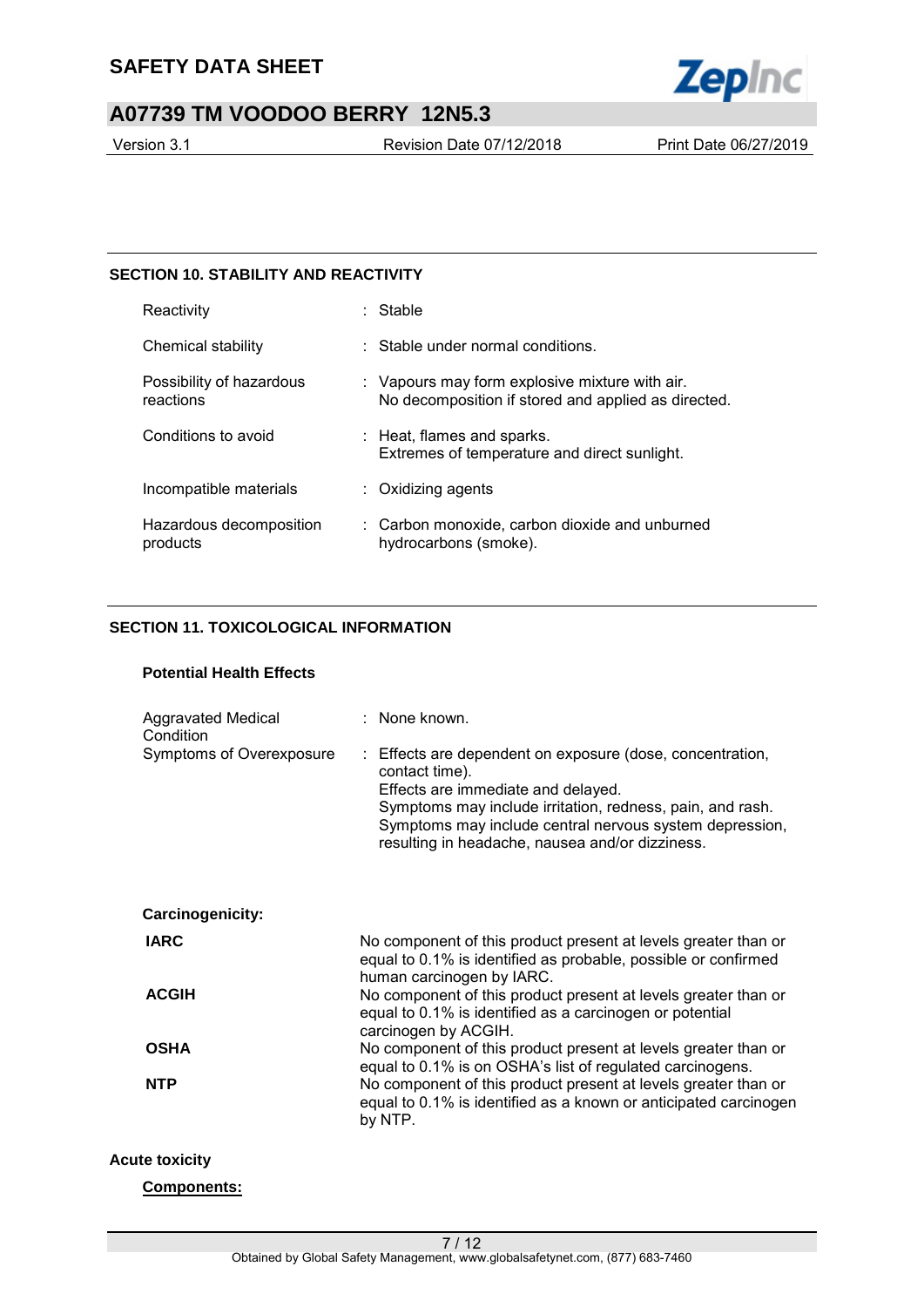

# **A07739 TM VOODOO BERRY 12N5.3**

| AVI 1994 INI VOODOO DEIWII        |                                            |                       |
|-----------------------------------|--------------------------------------------|-----------------------|
| Version 3.1                       | Revision Date 07/12/2018                   | Print Date 06/27/2019 |
| acetone:<br>Acute oral toxicity   | : LD50 Rat: 5,800 mg/kg                    |                       |
| Acute inhalation toxicity         | : LC50 Rat: 132 mg/l<br>Exposure time: 3 h |                       |
|                                   | LC50 Rat: 50.1 mg/l                        |                       |
| Acute dermal toxicity             | : LD50 Guinea pig: > 7,426 mg/kg           |                       |
|                                   | LD50 Rabbit: > 7,426 mg/kg                 |                       |
| <b>Skin corrosion/irritation</b>  |                                            |                       |
| Product:                          |                                            |                       |
| Remarks: May irritate skin.       |                                            |                       |
| Serious eye damage/eye irritation |                                            |                       |
| Product:                          |                                            |                       |
| Remarks: Severe eye irritation    |                                            |                       |
| Respiratory or skin sensitisation |                                            |                       |
| No data available                 |                                            |                       |
| Germ cell mutagenicity            |                                            |                       |
| No data available                 |                                            |                       |
| Carcinogenicity                   |                                            |                       |
| No data available                 |                                            |                       |
| <b>Reproductive toxicity</b>      |                                            |                       |
| No data available                 |                                            |                       |
| <b>STOT - single exposure</b>     |                                            |                       |
| No data available                 |                                            |                       |
| <b>STOT - repeated exposure</b>   |                                            |                       |
| No data available                 |                                            |                       |
| <b>Aspiration toxicity</b>        |                                            |                       |
| No data available                 |                                            |                       |
| <b>Further information</b>        |                                            |                       |
| Product:                          |                                            |                       |
| Remarks: Not applicable           |                                            |                       |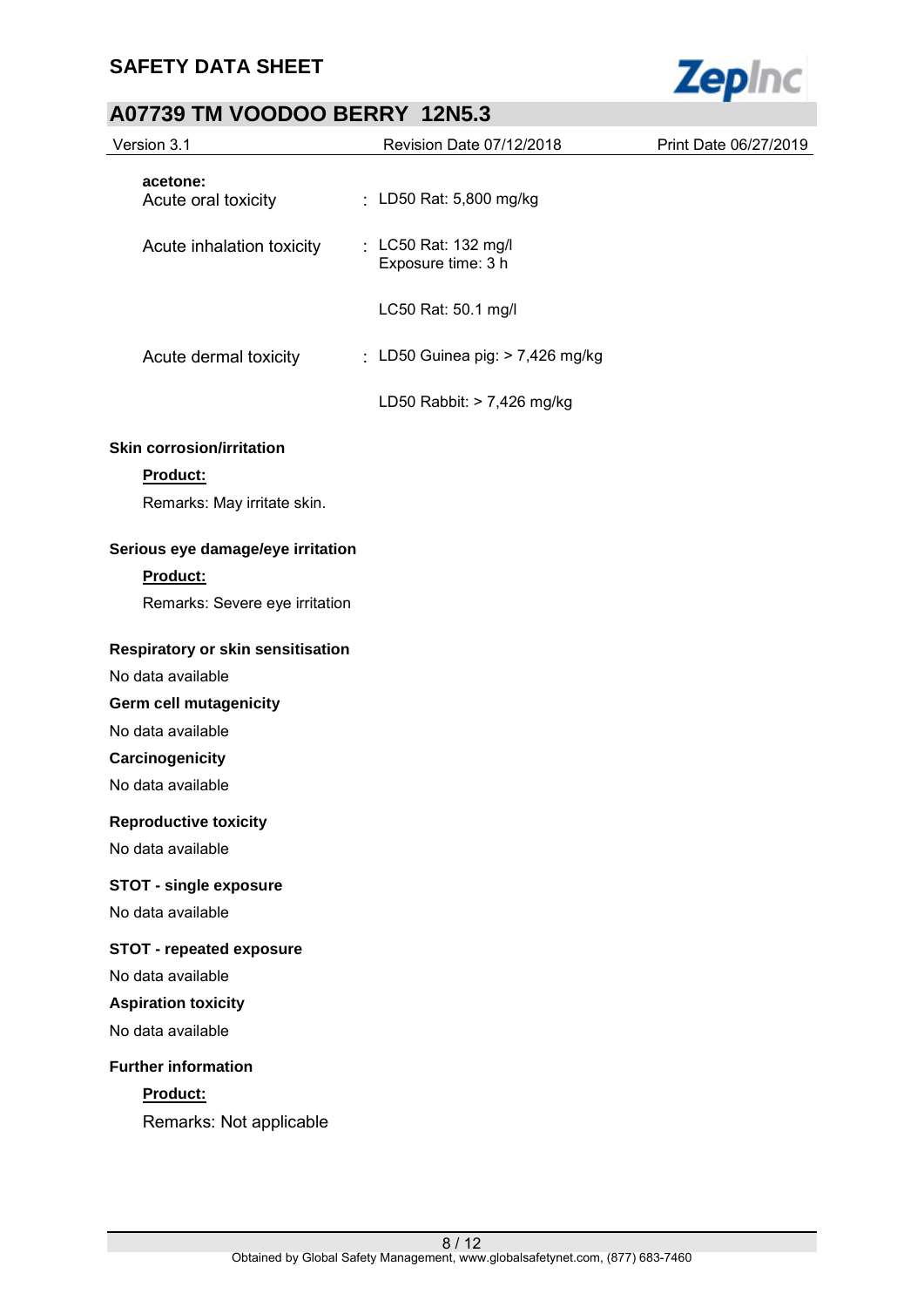

## **A07739 TM VOODOO BERRY 12N5.3**

Version 3.1 Revision Date 07/12/2018 Print Date 06/27/2019

#### **SECTION 12. ECOLOGICAL INFORMATION**

#### **Ecotoxicity**

No data available

#### **Persistence and degradability**

No data available **Bioaccumulative potential** 

### **Product:**

| Partition coefficient: n-<br>octanol/water | : Remarks: No data available                                                                                                                                                   |
|--------------------------------------------|--------------------------------------------------------------------------------------------------------------------------------------------------------------------------------|
| <b>Mobility in soil</b>                    |                                                                                                                                                                                |
| No data available                          |                                                                                                                                                                                |
| Other adverse effects                      |                                                                                                                                                                                |
| No data available<br><b>Product:</b>       |                                                                                                                                                                                |
| Regulation                                 | 40 CFR Protection of Environment; Part 82 Protection of<br>Stratospheric Ozone - CAA Section 602 Class I<br><b>Substances</b>                                                  |
| <b>Remarks</b>                             | This product neither contains, nor was manufactured<br>with a Class I or Class II ODS as defined by the U.S.<br>Clean Air Act Section 602 (40 CFR 82, Subpt. A, App.A<br>+ B). |
| Additional ecological<br>information       | $\therefore$ No data available.                                                                                                                                                |

#### **SECTION 13. DISPOSAL CONSIDERATIONS**

| <b>Disposal methods</b> |                                                                                                                                                                                 |
|-------------------------|---------------------------------------------------------------------------------------------------------------------------------------------------------------------------------|
| Waste from residues     | : Do not dispose of waste into sewer.<br>Do not contaminate ponds, waterways or ditches with<br>chemical or used container.<br>Dispose of in accordance with local regulations. |
| Contaminated packaging  | : Empty remaining contents.<br>Dispose of as unused product.<br>Do not re-use empty containers.<br>Do not burn, or use a cutting torch on, the empty drum.                      |

#### **SECTION 14. TRANSPORT INFORMATION**

Transportation Regulation: 49 CFR (USA): ORM-D, CONSUMER COMMODITY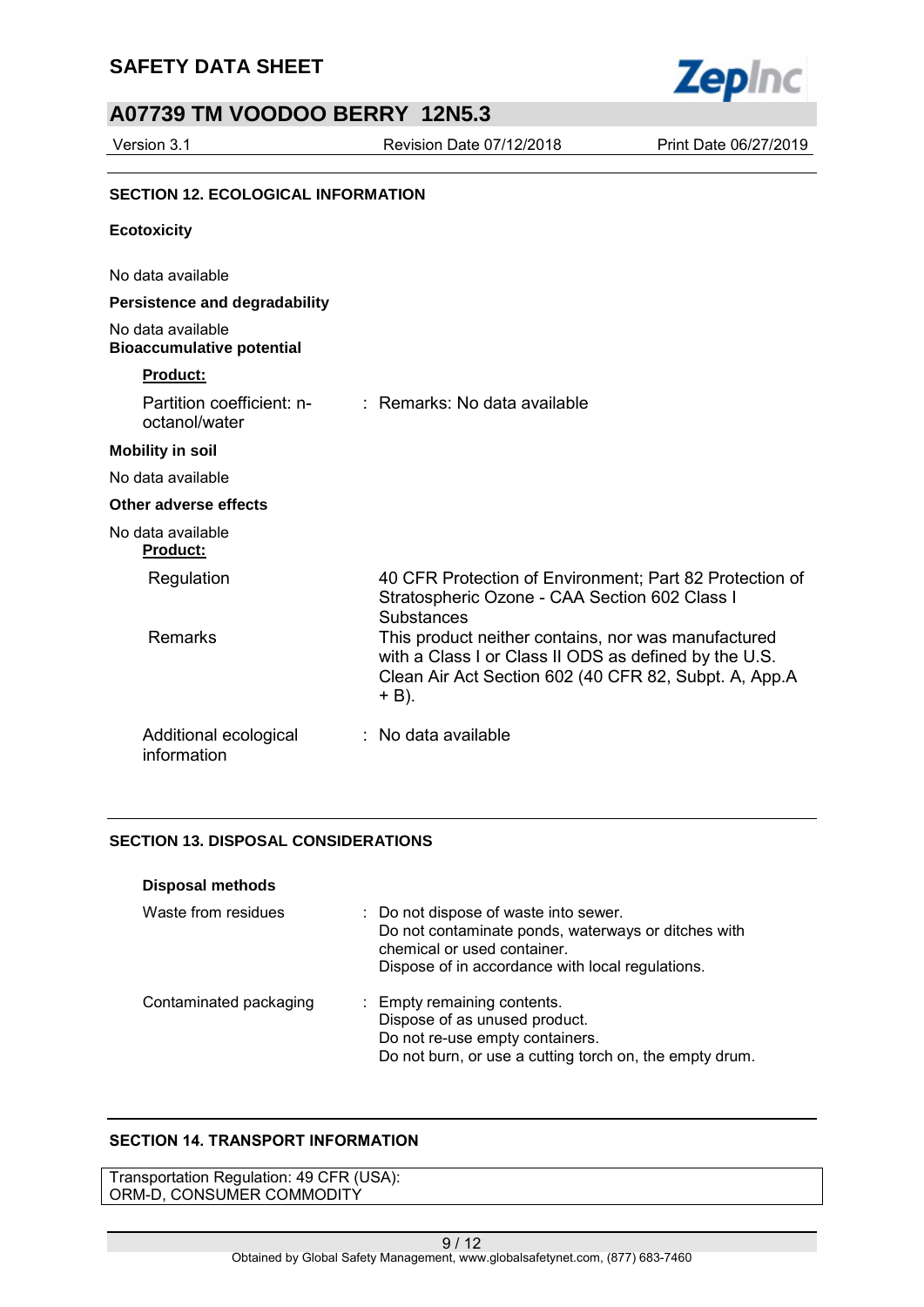## **A07739 TM VOODOO BERRY 12N5.3**

Version 3.1 Revision Date 07/12/2018 Print Date 06/27/2019

Transportation Regulation: IMDG (Vessel): UN1950, AEROSOLS, FLAMMABLE, 2.1, - Limited quantity

Transportation Regulation: IATA (Cargo Air): UN1950, Aerosols, flammable, 2.1, - Limited quantity

Transportation Regulation: IATA (Passenger Air): UN1950, Aerosols, flammable, 2.1, - Limited quantity

Transportation Regulation: TDG (Canada): UN1950, AEROSOLS, FLAMMABLE, 2.1, - Limited quantity

The product as delivered to the customer conforms to packaging requirements for shipment by road under US Department of Transportation (DOT) regulations. Additional transportation classifications noted above are for reference only, and not a certification or warranty of the suitability of the packaging for shipment under these alternative transport regulations.

### **SECTION 15. REGULATORY INFORMATION**

**TSCA list EXECA list EXECA list 1 CO**  $\overline{a}$  **C**  $\overline{b}$  **C**  $\overline{c}$  **C**  $\overline{c}$  **C**  $\overline{c}$  **C**  $\overline{c}$  **C**  $\overline{c}$  **C**  $\overline{c}$  **C**  $\overline{c}$  **C**  $\overline{c}$  **C**  $\overline{c}$  **C**  $\overline{c}$  **C**  $\overline{c}$  **C**  $\overline{c$ 

No substances are subject to TSCA 12(b) export notification requirements.

#### **EPCRA - Emergency Planning and Community Right-to-Know Act**

#### **CERCLA Reportable Quantity**

| l Components | CAS-No. |       | Component RQ   Calculated product RQ |
|--------------|---------|-------|--------------------------------------|
|              |         | (lbs) | (lbs)                                |
| l acetone    | 67-64-1 | 5000  |                                      |

\*: Calculated RQ exceeds reasonably attainable upper limit.

#### **SARA 304 Extremely Hazardous Substances Reportable Quantity**

This material does not contain any components with a section 304 EHS RQ.

| SARA 311/312 Hazards | : Flammable (gases, aerosols, liquids, or solids)<br>Gases under pressure<br>Serious eye damage or eye irritation<br>Specific target organ toxicity (single or repeated exposure)         |
|----------------------|-------------------------------------------------------------------------------------------------------------------------------------------------------------------------------------------|
| <b>SARA 302</b>      | : No chemicals in this material are subject to the reporting<br>requirements of SARA Title III, Section 302.                                                                              |
| <b>SARA 313</b>      | : This material does not contain any chemical components with<br>known CAS numbers that exceed the threshold (De Minimis)<br>reporting levels established by SARA Title III, Section 313. |

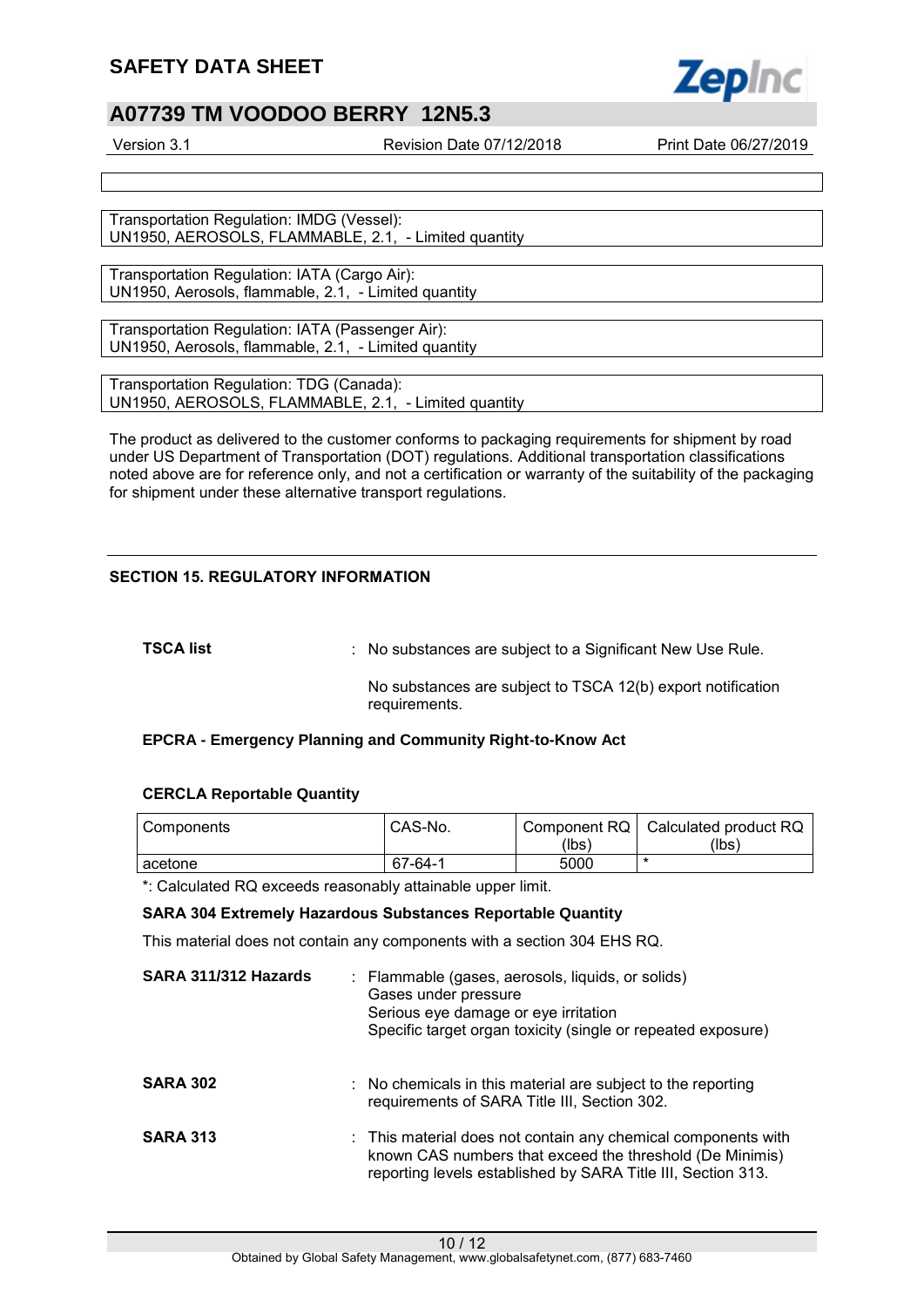

Version 3.1 Revision Date 07/12/2018 Print Date 06/27/2019

**California Prop. 65**

This product does not contain any chemicals known to State of California to cause cancer, birth defects, or any other reproductive harm.

#### **The components of this product are reported in the following inventories:**

| <b>TSCA</b> | On TSCA Inventory                                      |
|-------------|--------------------------------------------------------|
| <b>DSL</b>  | All components of this product are on the Canadian DSL |

For information on the country notification status for other regions please contact the manufacturer's regulatory group.

#### **Inventory Acronym and Validity Area Legend:**

TSCA (USA), DSL (Canada), NDSL (Canada)

### **SECTION 16. OTHER INFORMATION**

#### **Further information**



### **OSHA - GHS Label Information:**

| Hazard pictograms        |                                                                                                                                                                                                                                                                                                                                                                                                                                    |
|--------------------------|------------------------------------------------------------------------------------------------------------------------------------------------------------------------------------------------------------------------------------------------------------------------------------------------------------------------------------------------------------------------------------------------------------------------------------|
| Signal word              | Danger:                                                                                                                                                                                                                                                                                                                                                                                                                            |
| Hazard statements        | Extremely flammable aerosol. Contains gas under pressure; may explode if heated.<br>Causes serious eye irritation. May cause drowsiness or dizziness.                                                                                                                                                                                                                                                                              |
| Precautionary statements |                                                                                                                                                                                                                                                                                                                                                                                                                                    |
|                          | <b>Prevention:</b> Keep away from heat, hot surfaces, sparks, open flames and other ignition<br>sources. No smoking. Do not spray on an open flame or other ignition source.<br>Pressurized container: Do not pierce or burn, even after use. Avoid breathing dust/<br>fume/gas/ mist/vapours/spray. Wash skin thoroughly after handling. Use only<br>outdoors or in a well-ventilated area. Wear eye protection/ face protection. |